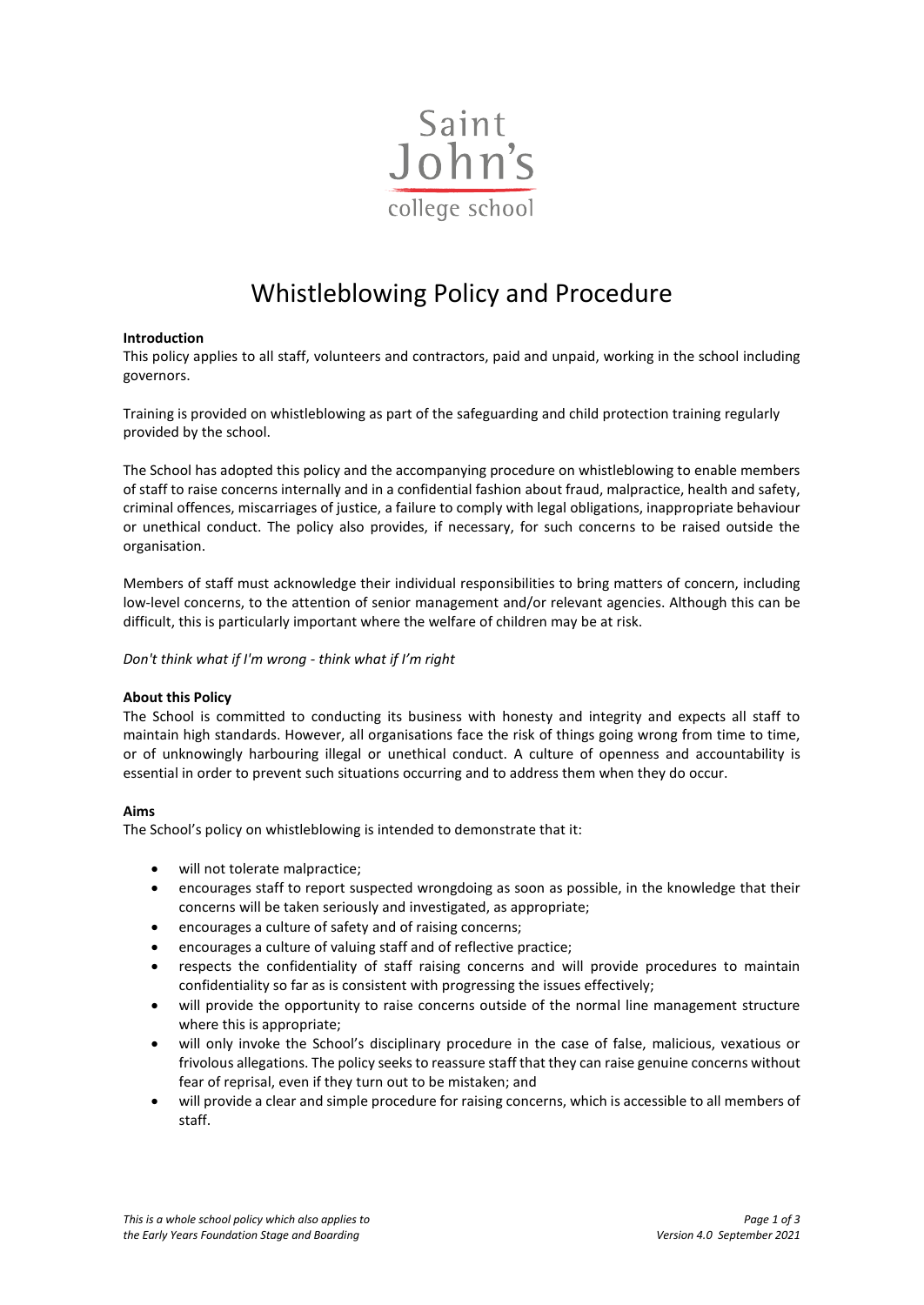## **Scope of this policy and procedure**

This procedure is separate from the School's adopted procedures regarding grievances. Individuals should not use the whistleblowing procedure to raise concerns relating to their own personal circumstances, such as the way they have been treated at work. In those cases, the School's Grievance Procedure Policy should be used, as appropriate. If you are uncertain whether something is within the scope of this procedure you should first seek advice from the Head or the Bursar.

This procedure is to enable members of staff to express a legitimate concern regarding suspected malpractice within the School.

**Malpractice is not easily defined**; however, it includes allegations of fraud, financial irregularities, corruption, bribery, dishonesty, acting contrary to the staff code of conduct, criminal activities, or failing to comply with a legal obligation, a miscarriage of justice, or creating or ignoring a serious risk to health, safety or the environment (negligence).

A whistleblower is a person who raises a genuine concern relating to suspected malpractice within the School. If you have any genuine concerns related to suspected malpractice affecting any of the School's activities (a whistleblowing concern) you should report it under this procedure.

If staff and volunteers feel unable to raise an issue with the School or feel that their genuine concerns are not being addressed, they may report their concerns to other whistleblowing channels, such as:

- Protect, an independent whistleblowing charity, previously known as Public Concern at Work (helpline: 020 3117 2502, email: whistle@protect-advice.org.uk, website[: www.pcaw.co.uk\)](http://www.pcaw.co.uk/).
- The NSPCC whistleblowing helpline (tel: 0800 028 0285 or email: [help@nspcc.org.uk\)](mailto:help@nspcc.org.uk).

## **Confidentiality**

We hope that staff will feel able to voice whistleblowing concerns openly under this procedure. However, if you wish to raise a concern confidentially, we will make every effort to keep your identity secret. If it is necessary for anyone investigating the concern to know your identity, this will be discussed with you.

If there is evidence of criminal activity then the Police will in all cases be informed.

We do not encourage staff to make disclosures anonymously. Proper investigation may be more difficult or impossible if we cannot obtain further information from you. It is also more difficult to establish whether any allegations are credible. Whistleblowers who are concerned about possible reprisals if their identity is revealed should discuss this with the Head or Bursar and appropriate measures can then be taken to preserve confidentiality. If you are in any doubt you can seek advice from Protect, the independent whistleblowing charity, who offer a confidential helpline. Their contact details are set out above.

#### **Raising a whistleblowing concern**

We hope that in many cases you will be able to raise any concerns with a member of the Senior Management Team. You may tell them in person or put the matter in writing if you prefer. They may be able to agree a way of resolving your concern quickly and effectively. In some cases, they may refer the matter to the Head, Deputy or Bursar.

However, where the matter is more serious, or you feel that your concern has not been addressed, or you prefer not to raise it with them for any reason, you are at liberty to raise a whistleblowing concern to the Head, Deputy or the Bursar directly. If you feel unable to approach the Head, the Deputy or the Bursar directly, then the Chair of Governors should be the first point of contact.

A meeting will be arranged with you as soon as possible to discuss your concern. You may bring a colleague or union representative to any meetings under this procedure. Your companion must respect the confidentiality of your disclosure and any subsequent investigation. You may be required to attend additional meetings in order to provide further information as the concerns raised are investigated.